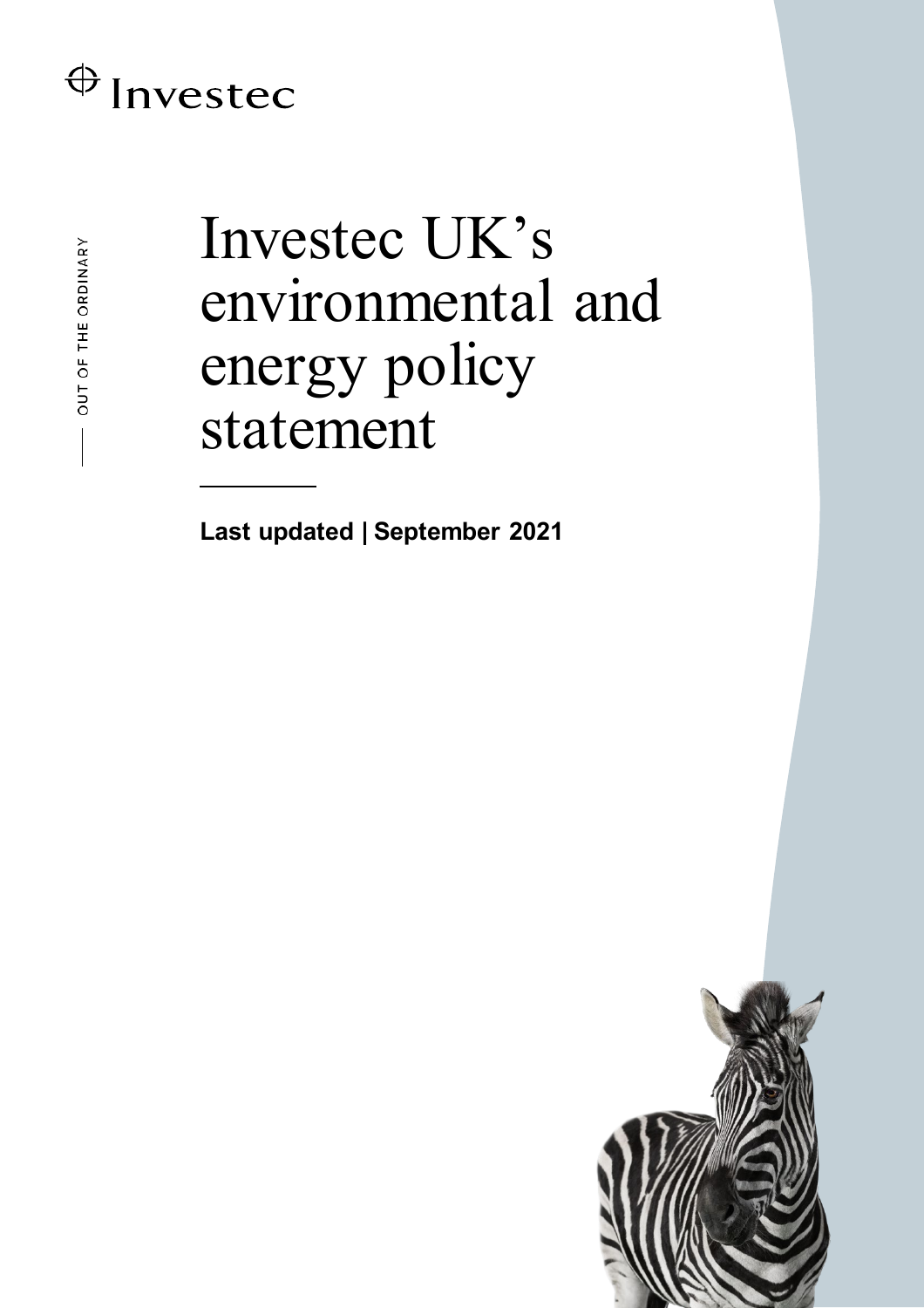

## **1. Introduction**

We seek to build resilient profitable businesses that support our clients and enable them to grow their businesses while contributing in a positive and responsible way to the health of our economy, our people, our communities and the environment.

### **2. Our purpose**

Investec's purpose is to create enduring worth, living in, not off, society.

## **3. Scope**

Investec, comprising Investec plc and Investec Limited, partners with private, institutional and corporate clients to offer international banking, investments and wealth management services in two principal markets: South Africa and the United Kingdom, as well as certain other countries. The policy currently applies to the facilities function for all UK, CI and Ireland offices for ISO 50001:2018 to manage energy consumption (gas and electricity) and to all UK and CI offices for ISO 14001:2015.

## **4. Commitment to sustainability**

Our commitment to sustainability recognises the interconnected nature of our business, the economy, the environment and society. We play an important role in funding (both lending and investing) a sustainable economy that is cognisant of the world's limited natural resources and promotes carbon reduction. We integrate environmental, social and governance (ESG) considerations into our day-to-day operations and decision-making to support a sustainable, longterm vision. The greatest socio-economic and environmental impact we can have is to partner with our clients and stakeholders to accelerate a cleaner, more resilient and inclusive world. As a result, we are focused on positively contributing to the delivery of the Sustainable Development Goals (SDGs).

We are committed to respecting human rights, using internationally recognised principles and voluntary standards to guide us in our consideration of ESG aspects. The following are some that are specific to climate:

- 2030 Agenda and the UN Sustainable Development Goals
- UN Global Compact
- International Finance Corporation guidelines to assess high and medium risk industries
- OECD Guidelines for Multinational Enterprises and export credits
- CDP (formerly known as the Carbon Disclosure Project)
- Task Force on Climate-related Financial Disclosures
- Bankers Association of South Africa (BASA) guidelines for social and environmental risk
- United for Wildlife Financial Taskforce
- International and local laws and regulatory frameworks relating to environmental standards.

We support the key provisions of the Equator Principles (EP). We are not currently a signatory due to the low number of transactions that Investec does in non-designated countries. All transactions done in non-designated countries are EP monitored and compliant. Please refer to our latest Sustainability and ESG Supplementary Report available on our website for more information.

We have zero risk tolerance for activities:

• that are in contravention of any international and/or local laws and conventions of the countries where Investec or the counterparty operate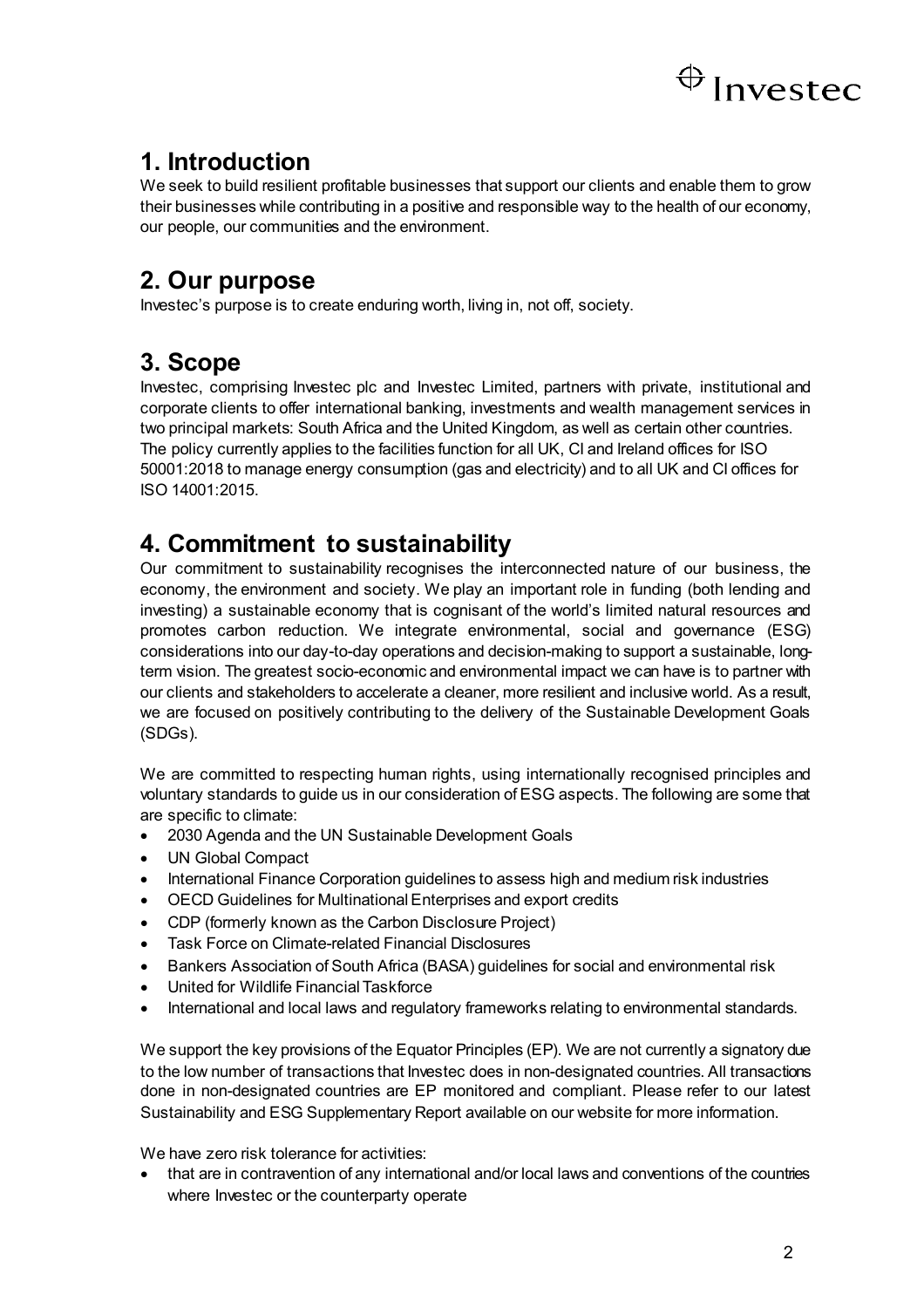

- that are in non-compliance with human rights, and especially non-compliance with the rights of local communities and indigenous peoples
- that are in non-compliance with minimum standards for occupational health and safety and the relevant local legislation
- that use child labour, forced labour, modern slavery or human trafficking (as defined by international standards, including the International Labour Organisation and the UK Modern Slavery Act 2015)
- that involve pornography or prostitution
- that exploit high conservation value areas and UNESCO world heritage sites (for example any national park)
- that involve projects in environmentally high-risk areas, for example but not exclusively related to tar sands exploitation, Arctic drilling, and drilling in the Amazon rain forest
- where environmental and social risks are not being managed including for example but not exclusively: water use, wastewater management, air emissions, solid waste, spill response/clean-up operations, site restoration and community/stakeholder management.

#### **5. Climate change commitment**

We recognise the complexity and urgency of climate change. Investec's environmental policy considers the risks and opportunities that climate change presents to the global economy. We believe that as a specialised financial services organisation and given our positioning in the developed and emerging worlds, we have the opportunity to make a meaningful impact in addressing climate change.

We support the Paris Agreement's aim of holding the increase in the global average temperature to well below 2°C above pre-industrial levels and of pursuing efforts towards limiting it to 1.5°C. We also recognise the urgency and need to accelerate action which has been incorporated into our approach.

Investec plays an important role in funding a sustainable economy that is cognisant of the world's limited natural resources and promotes carbon reduction. Climate change could directly affect our operations, communities and clients through increasing severity of weather events (physical risks), or indirectly through legislative, regulatory or policy responses, such as carbon pricing and climate change adaptation or mitigation policies (transition risks). Bank lending and investments contribute essential capital for carbon intensive industries and is critical for accelerating development in renewable and clean energy. We also have an important role to play in terms of advocacy and collaboration and our CEO, Fani Titi, is one of 30 CEOs from around the world involved in the UN Global Investors for Sustainable Development (GISD) programme.

We understand the importance of various industries, including the energy sector, for the global economy. We have a global business and operate in both the developed and developing world with varying economic, social and environmental contexts. We need to find a balance between the need for increasing energy access and economic growth (particularly in our South African business) and the urgency to reduce carbon emissions across all areas of operation. Consequently, we will be cautious and orderly in our approach to this transition, which is not solely focused on the next decade but rather 20, 30 and 40 years ahead. As such, when assessing our participation in all fossil fuel activities, we will ensure we consider a variety of financial, socio-economic and environmental factors relevant to a local context (for example poverty, growth, unemployment and carbon impact). This transition cannot be done in isolation from the realities of the communities in which we, and our clients, operate and we welcome the voice of all stakeholders as we make the move together to a cleaner, zero-carbon world in a way that is most responsible for all participants.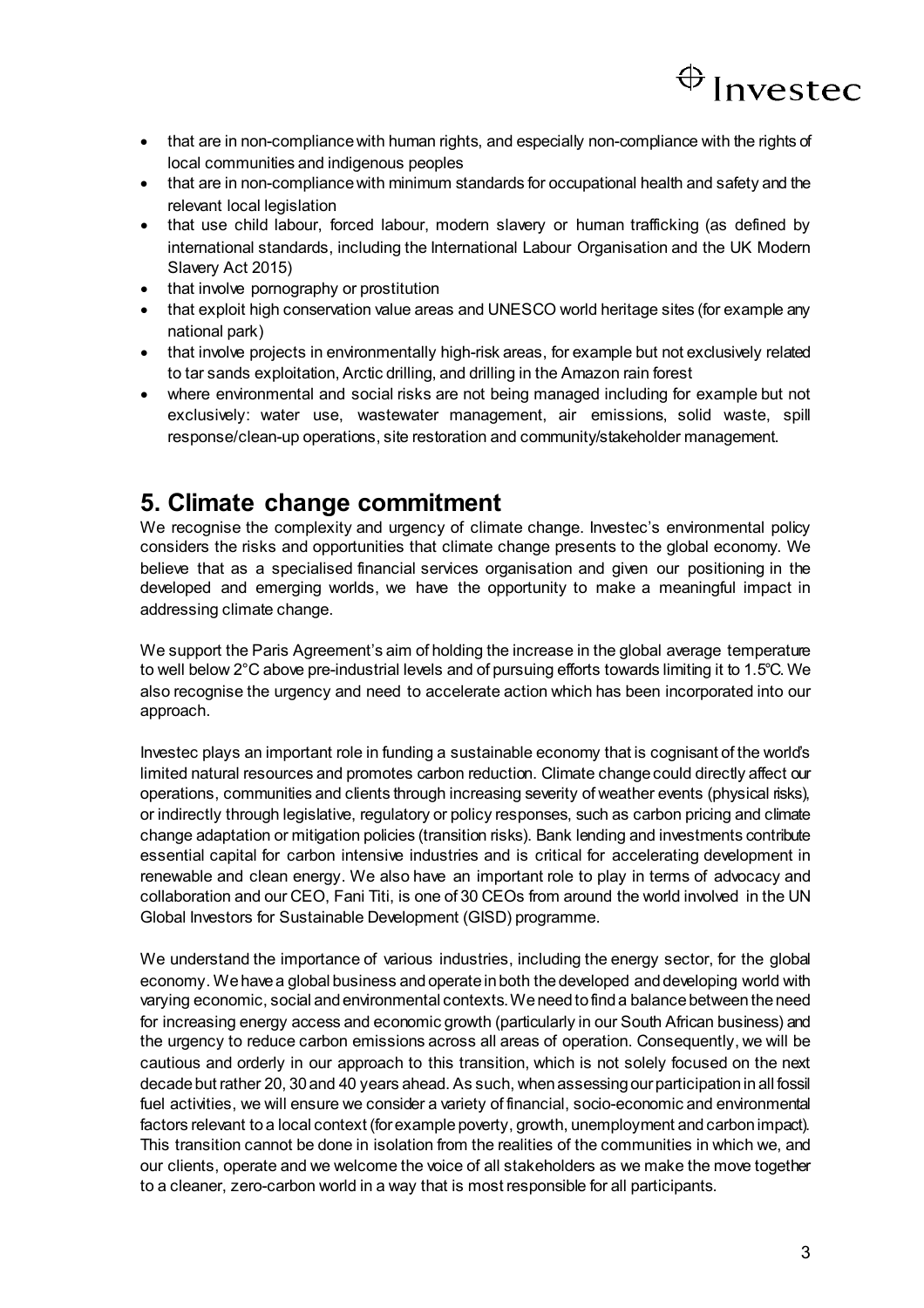

#### **6. Approach to net-zero**

As a specialised financial services organisation with a small physical presence, the direct environmental and social impacts of Investec's daily operations are limited. We embrace our responsibility to understand and manage our own carbon footprint. In February 2020 we achieved net-zero carbon status in our Scope 1 and 2 (and part of Scope 3, for example business travel) emissions and committed to ongoing carbon neutrality. Our priority is to avoid, then limit and minimise our direct carbon impact from day-to-day operations as well as create awareness to encourage positive sustainable behaviour among our stakeholders. This may include procuring energy from renewable sources or acquiring renewable energy certificates. Only then will we offset our remaining carbon dioxide emissions to ensure a net-zero direct carbon impact. We also continue to reduce our historic carbon impact through our various voluntary community initiatives.

In terms of Scope 3 financed emissions, we believe that the widest and most positive influence we can have is for our businesses to use their specialist skills in advisory, lending and investing to support our clients and stakeholders to move as quickly and smoothly as possible towards a lowcarbon economy. We also support the development of innovative solutions that will help accelerate a decarbonised economy We are working to understand the carbon emissions from our Scope 3 activities by participating in international alliances like the Partnership for Carbon Accounting Financials.

We focus on protecting the environment, biodiversity and promoting the well-being of our planet. Environmental considerations are incorporated when making lending and investment decisions, as outlined in Section 4 above. Furthermore, where appropriate, we share resources and intelligence to support global efforts to combat illegal wildlife trade. We are signatories to the United for Wildlife Financial Taskforce which leverages the existing global financial crime architecture to support efforts to combat illegal wildlife trade.

#### **7. Environmental and energy management system**

Investec recognises that effective environmental and energy management is an essential part of embedding this commitment into the organisation. We have an effective integrated environmental and energy management system (IMS) compliant with the international standards ISO 14001:2015 and ISO 50001:2018 aimed at minimising our direct operational impact. Our IMS reporting tool tracks and manages our direct operational impact. This tool imports data from various sources, consolidates the information and calculates our carbon footprint. The implementation of this tool allows us to produce reliable emissions data, accurately build a history of our carbon footprint and assists in setting targets for future emissions.

#### **8. Commitment in terms of our direct impact**

All areas within the above IMS are assessed to determine how they impact on the environment and necessary objectives and operational controls are implemented to ensure continual improvement in environmental performance. Specifically, Investec is committed to:

- complying with all the applicable environmental and energy legislation and relevant compliance obligations
- ensuring, as far as possible, the security of natural resources in all operations
- implementing feasible possibilities to monitor and continue reducing overall energy consumption and considering viable solutions to draw energy from renewable sources